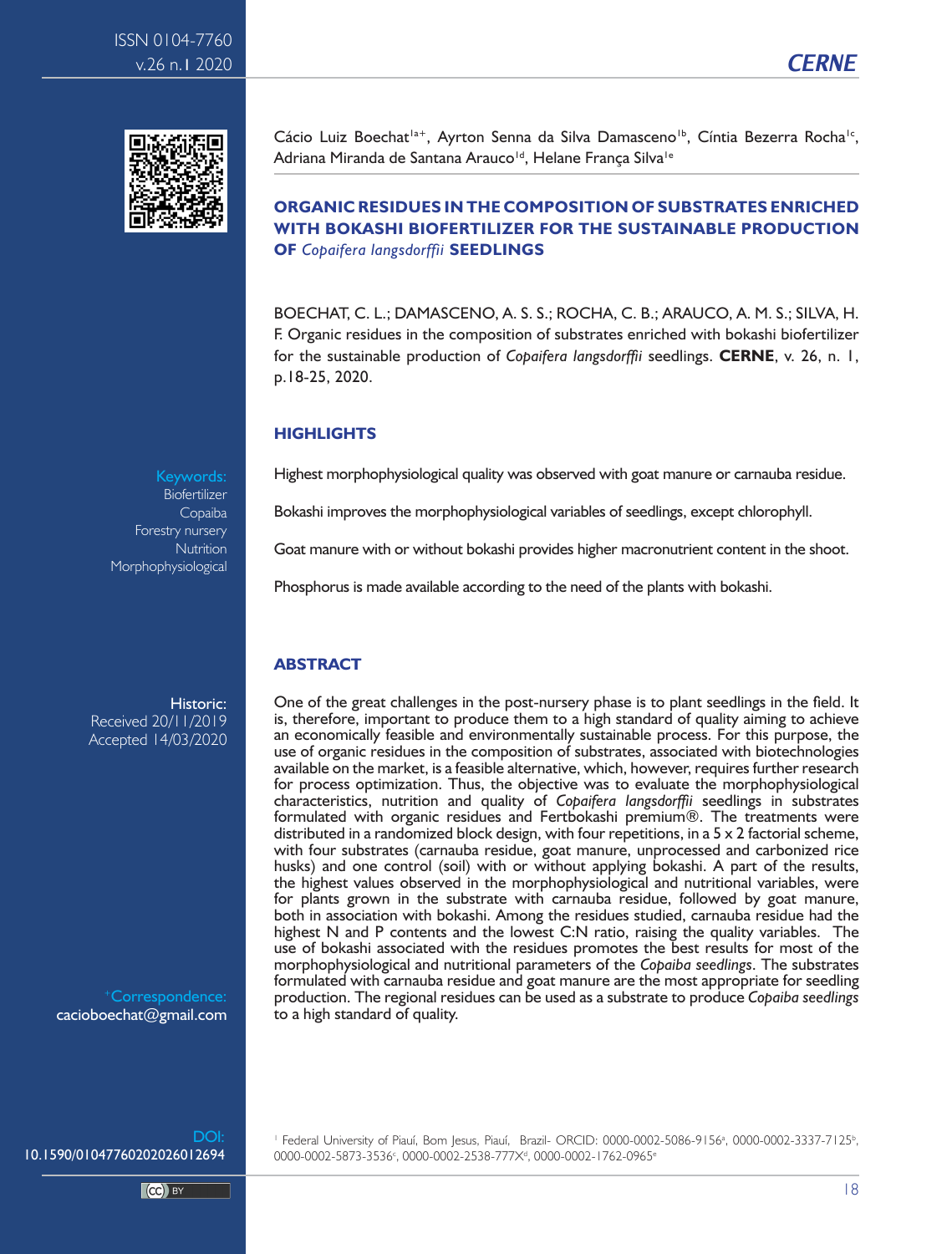Brazil is one of the main producers and consumers of wood products in forestry worldwide (IBÁ, 2017). Thus, it is of the utmost importance to produce seedlings to a high standard of quality and aiming at a productive, economically feasible and environmentally sustainable production process. In this sense, the use of organic residues in substrate composition is a feasible alternative to produce forest tree species seedlings (Moreira et al., 2018; Mayer et al., 2010; Nóbrega et al., 2008), but it requires research to optimize the quality seedling production process.

Studies of forest tree seedlings describe the positive effects of using organic residues such as: growth and quality of seedlings, including the increment in height and diameter, more dry mass and others (Amaral et al., 2016; Araújo et al., 2018; Jaramillo-López et al., 2015). Besides improving the fertility of soil and substrates, the residues applied raise the organic matter content and help increase the quality of the physical, chemical and biological attributes (Boechat et al., 2012; Boechat et al., 2017; Jaramillo-López et al., 2015; Rocha, 2013).

However, the proportions of nutrients in most organic residues are out of balance in relation to those required by the plants, and thus require complementation with commercial fertilizers (Rocha, 2013). The fermented compost, bokashi, may be a feasible alternative in the cycling of nutrients in substrates with organic residues, since it is a balanced mixture of organic matter of plant and/ or animal origin, submitted to a controlled fermentation process that, besides acting as a source of nutrients for the plant, also stimulates increased diversity and microorganism activity in the substrate (Boechat et al., 2013; Jaramillo-López et al., 2015; Shin et al., 2017).

Some residues can potentially be used in the composition of substrates containing characteristics that are desirable for the production of forest tree seedlings. However, so far there have been few studies evidencing the effect of the organic residues on the growth and nutrition of the Copaifera, which is a genus of trees that are native to the tropical regions of Latin America and West Africa (Danilevicz et al., 2018).

In Brazil the *Copaifera langsdorffii* Desf species is popularly known as Copaiba. It is abundant in the Cerrado, Atlantic Forest and Caatinga biomes, and the species is used mainly to produce oil extracted from the trunk, which has medicinal properties and antimicrobial and anti-inflammatory action (Oliveira et al., 2006). It also has the potential to restore degraded areas and for phytoremediation (Asensio et al., 2018). However,

there is lack of information to improve the production of quality seedlings.

This study was conducted under the assumption that the addition of the bokashi compost to organic substrates improves the quality of the Copaiba seedlings during the nursery phase. Thus, the intention was to evaluate the morphophysiological characteristics, nutrition and quality of the *Copaifera langsdorffii* seedlings in substrates formulated with organic residues with and without the addition of fermented bokashi compost.

#### **MATERIAL AND METHODS**

The experiment was conducted in a greenhouse with 50% shade, located at the geographic coordinates 9º 04' 59.07" S latitude and 44º 19' 35.31" W longitude, close to the municipality of Bom Jesus, state of Piauí. The climate of the region is classified as Cwa, which corresponds to a temperate and humid climate, with a dry winter and hot summer (Köppen, 1948). The mean monthly values of temperature and relative air humidity during the experimental period are shown in Figure 1.





The treatments were distributed in a design with randomized blocks and four repetitions in a 5 x 2 factorial scheme. Four substrates were formed from the mixture of soil and organic residues (carnauba residue, goat manure, *in natura* rice husks and carbonized rice husk) at a proportion of 1:1 (v/v) and a control treatment with soil only, with or without applying the fermented bokashi compost.

Carnauba residue was obtained from the agroindustrial residue of the carnauba tree [*Copernicia prunifera* (Mill.) H.E. Moore]. The goat manure was composted for approximately 20 days. The organic residues were chemically characterized according to the methodology described by Teixeira (2017) (Table 1).

The bokashi chemical compost (Bokashi premium®) used presents the following chemical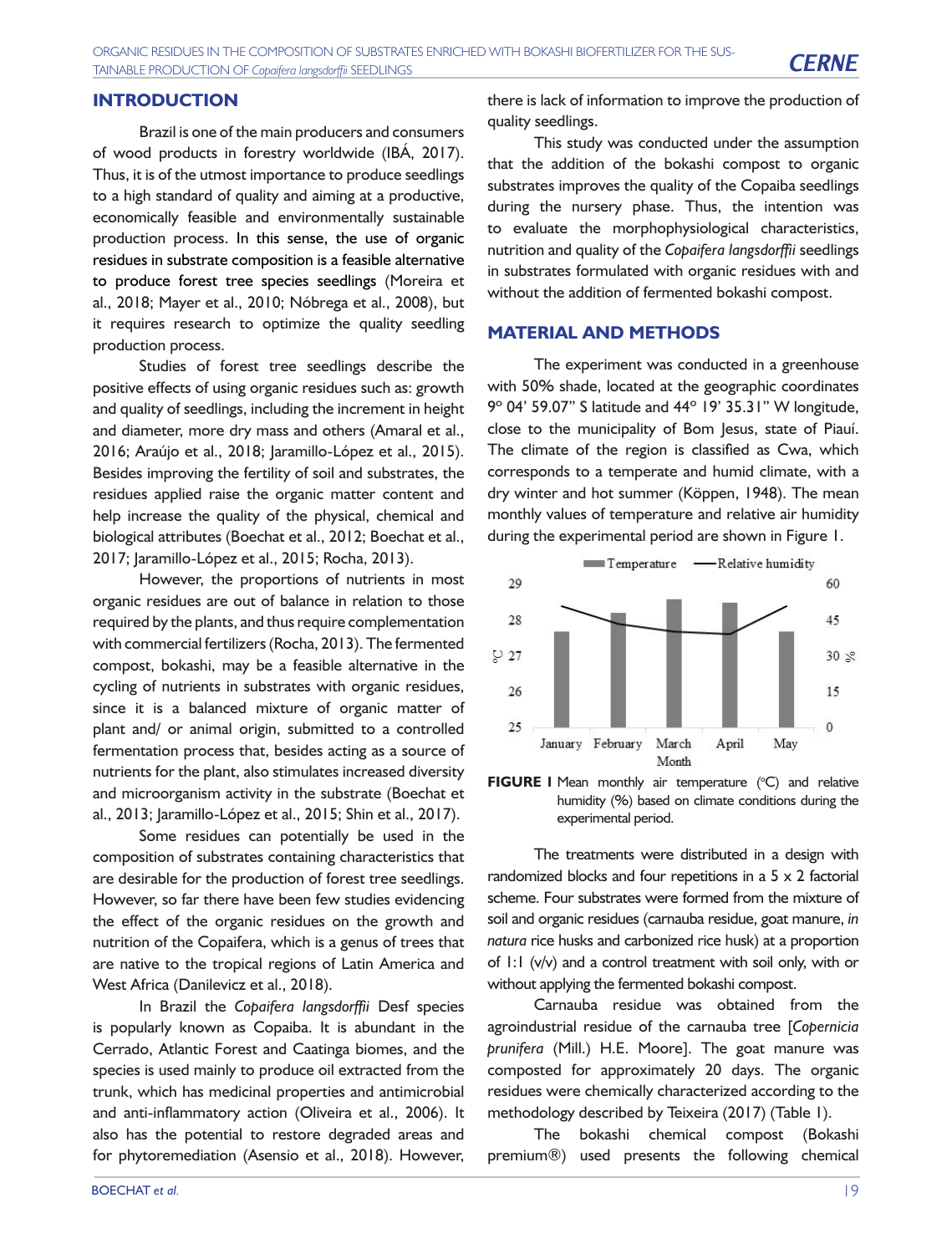| <b>TABLE I</b> Chemical characteristics of the organic residues |
|-----------------------------------------------------------------|
| used in the composition of the substrates for the               |
| production of Copaiba seedlings.                                |

| Organic residue <sup>(1)</sup> |   |      |                 |                                 |               | N P K Ca Mg Zn C C:N ratio C:P ratio    |        |
|--------------------------------|---|------|-----------------|---------------------------------|---------------|-----------------------------------------|--------|
|                                | % |      | g∙kg⊓           | mg·kg <sup>1</sup> %            |               | $\sim$ $-$                              |        |
| Agroindustry                   |   |      |                 | 4.9 1.5 3.0 202.8 9.8 18.0 79.8 |               | 16.3                                    | 532.0  |
| camauba residue                |   |      |                 |                                 |               |                                         |        |
| Goat manure                    |   |      |                 |                                 |               | $3.0$ 7.6 < LD 204.6 21.5 4.5 70.1 23.5 | 92.2   |
| Rice husks in                  |   |      | $0.4$ 0.6 1.5   |                                 |               | 28.6 6.4 4.45 15.2 259.7                | 15150  |
| natura                         |   |      |                 |                                 |               |                                         |        |
| Carbonized rice                |   | 0804 | $\overline{10}$ | - 27.7                          | 4.9 14.8 62.2 |                                         | 1555 O |
| husks                          |   |      |                 |                                 |               | 78.7                                    |        |

1 Chemical characterization according to the methodology described by Empresa Brasileira de Pesquisa Agropecuária (Teixeira et al., 2017). < LD below the detection limit

composition: total nitrogen =  $1.5$  %; total organic carbon = 15 %; density = 1,135 g $\cdot$ L<sup>-1</sup>; pH = 3.8; electric conductivity =  $13 \text{ mS} \cdot \text{cm}^{-1}$ ; salt index = 10. The product was activated according to the manufacturer's guidelines.

The soil used in the mixtures was collected in the 0-20 cm layer after removal of the organic layers on a surface composed by plant remnants and then dried in the shade. The clods were broken and the soil was put through a sieve with a 4 mm mesh. The soil was classified as or according to Soil Survey Staff (2014) as Oxisol. A sub-sample was used for the physical and chemical characterization of the soil, according to a methodology described in Tedesco et al. (1995) (Table 2).

**TABLE** 2 Chemical and physical characteristics of a soil sample used in the composition of substrate for the production of Copaiba seedlings.

|                      |  |  |  | SOM <sup>(1)</sup> pH K P Ca Mg Al H+Al SB V Clay Silt Sand                                                        |  |   |  |
|----------------------|--|--|--|--------------------------------------------------------------------------------------------------------------------|--|---|--|
|                      |  |  |  | $g$ ·kg <sup>-1</sup> H <sub>2</sub> O mg·kg <sup>-1</sup> _____ cmol <sub>c</sub> .kg <sup>-1</sup> _____ __ ____ |  | ℅ |  |
|                      |  |  |  | 10.0 4.8 10.0 0.8 0.1 0.1 0.9 4.0 0.2 5.3 24 1 75                                                                  |  |   |  |
|                      |  |  |  | $'SOM$ – soil organic matter; $H + Al$ – potential acidity; SB – sum of bases; V –                                 |  |   |  |
| saturation by bases. |  |  |  |                                                                                                                    |  |   |  |

The experimental units (EU) consisted of polyethylene tubettes with a 100 mL volume, filled with the substrates that originated from the mixture of soil and organic residue at a ratio of  $1:1$  (v:v) and moistened to close to 70 % of the water retention capacity for each treatment during 15 days, in order to re-establish the microbial population. Next, three seeds of a single tree matrix were sown in each EU, having previously been submitted to breaking of dormancy by mechanical scarification, utilizing n° 30 sandpaper and disinfestation in a solution of hypochlorite potassium at 6 % for five minutes in order to eliminate possible pathogens.

Twenty-five (25) days after complete germination, the seedlings were thinned out, leaving them visually more vigorous per EU. At 0, 30 and 60 days after thinning out, the Fertbokashi premium® was applied at a dose of  $0.5$  mL  $EU<sup>+</sup>$  around the collar directly on the substrate, according to the company recommendations for perennial species.

Irrigation was periodically performed during the experiment, maintaining moisture close to 70 % of the retention capacity. Ninety days after thinning out, the seedlings were collected, separating the aerial part of the root. The roots were washed in running water to remove the material that stuck to them.

The length of the aerial part (LAP) was evaluated taking the terminal apical merystem, as well as the root length (RL), diameter of the root collar (RC) 0.05 measured with a precision pachymeter; number of leaves (NL); dry mass of the aerial part (DMAP) and dry root mass (DRM). The dry matter was quantified by weighing after drying in an oven at 65 ºC, for a period of approximately 72 hours until constant mass was reached. The height/root collar diameter (H/RC) ratio, dry mass of the aerial part/dry root mass (DMAP/DRM), Dickson Quality Index (DQI) and physiological variables: Chlorophyll a and Chlorophyll b, measured with a portable chlorophyll meter (ClorofilLOG), model Falker CFL1030 were also calculated.

The concentrations of macronutrients P, K, Ca and Mg in the dry mass of the aerial part were determined after grinding in a Wiley type mill, weighing and digestion with a nitric-perchloric acid solution. The P contents were determined by colorimetry, those of K by flame photometry, Ca and Mg by atomic absorption spectrophotometry using certified plant material as standard sample (Teixeira et al., 2017).

The data were submitted to analysis of variance (ANOVA), using the F test at the level of 5 % significance and when the means were significant, submitted to Tukey's test (p<0.05), using the Sisvar statistical program (Ferreira, 2011).

#### **RESULTS AND DISCUSSION**

The higher value for length of aerial part (LAP) was observed in the treatment with carnauba residues (CR). Among the residues used in the composition of substrates, CR presents higher nitrogen and phosphorus contents and the lowest C:N ratio, thus providing increments in the aerial part of seedlings (Tables 1 and 3). Guedes et al. (2011), observed that one of the most required nutrients for the development of Copaiba is nitrogen, and when it is left out there is a smaller increment of the aerial part and root. Amaral et al. (2016) and Araújo et al. (2016) also looked at the increased mass of the aerial part of seedlings produced in substrate containing carnauba residue corroborating the results found in this study.

For the variable diameter of root collar (RC), the lowest values were observed in treatments with carbonized rice husks (CRH) and controls (2.47 and 2.34 mm, respectively) (Table 3). The smaller mean obtained in the CRH treatment can be attributed to the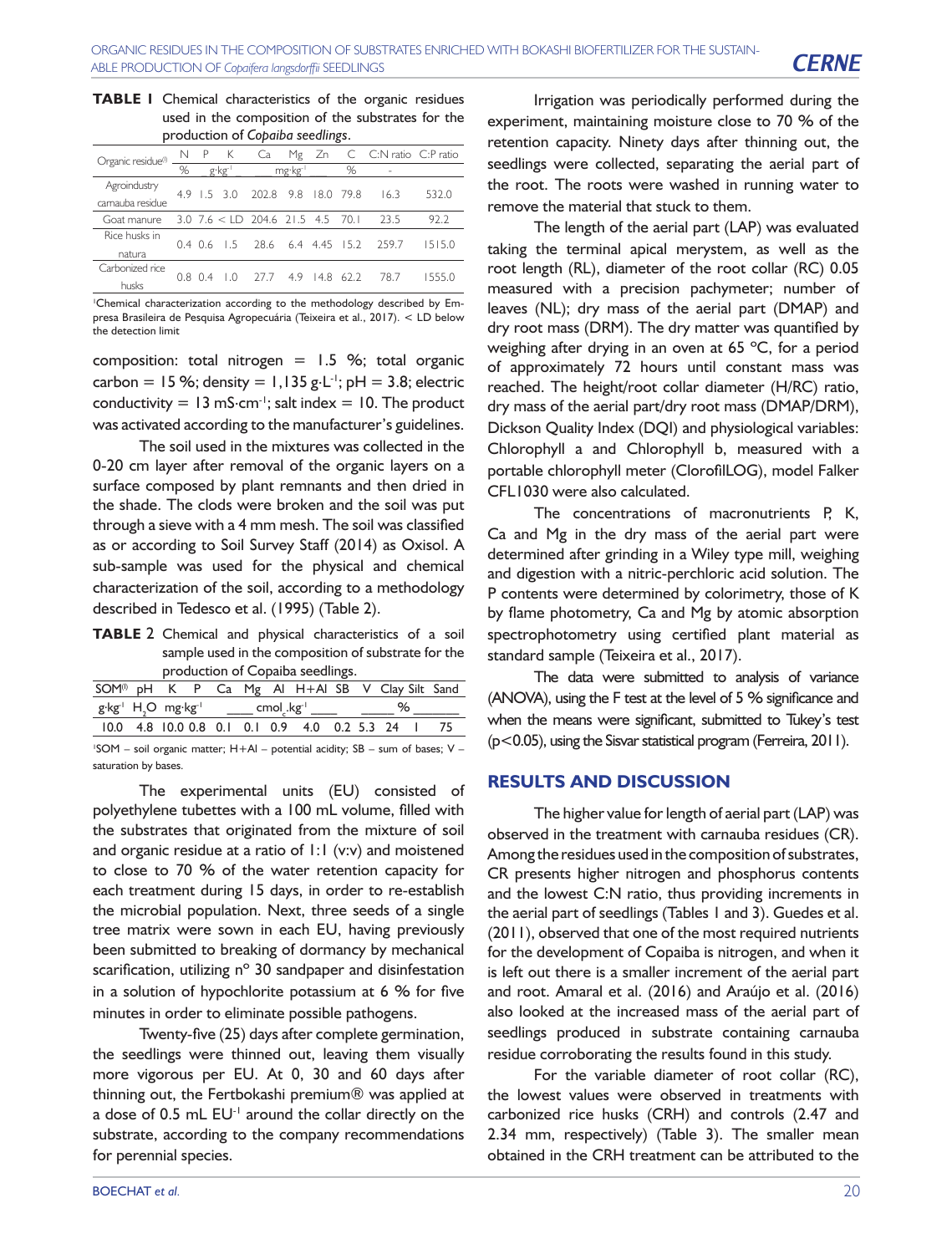**TABLE 3** Length of aerial part (LAP), diameter of root collar (RC), number of leaves (NL) and number of folioles (FOL) of Copaiba seedlings produced with regional organic residues.

|                          | o                   |                   |                    |                   |
|--------------------------|---------------------|-------------------|--------------------|-------------------|
| Treatment <sup>(1)</sup> | I AP                | RC                | NII                | F∩I               |
|                          | cm                  | mm                |                    | unit              |
| <b>NRH</b>               | 12.67 <sub>b</sub>  | 2.53ab            | 2.25c              | 8.12 <sub>b</sub> |
| GM                       | 14.45 <sub>bc</sub> | 2.74ab            | 2.50 <sub>bc</sub> | 10.12ab           |
| <b>CRH</b>               | 15.18 <sub>bc</sub> | 2.47 <sub>b</sub> | 2.87abc            | 10.62ab           |
| CR.                      | 20.56a              | 2.96a             | 3.37ab             | 12.87a            |
| Test                     | 16.82h              | 2.34 <sub>b</sub> | 3.75a              | 12.00ab           |
| C.V.                     | 11.28               | 12.26             | 23.52              | 25.64             |

1 NRH – in natura rice husk; GM – goat manure; CRH – carbonized rice husks; CR – carnauba residue; Test – soil without residue, Means followed by the same letter are not different from each other according to Tukey's test at 5 %; C.V.% = coefficient of variation.

low nutritional quality of this residue, which presented the lowest macronutrient contents, together with the in natura rice husk (NRH) when compared to the other residues (Table 1).

Paiva et al. (2010), observed a similar effect in seedlings of arboreal species in the Cerrado, which are less developed when cultivated in substrate formed by soil and carbonized rice husk. In these cases, an alternative is to use commercial fertilizers during the growth of the seedlings, however, the process is more expensive.

The number of leaves (NL) and folioles (FOL) was also affected by the type of treatment, and the highest values were observed in the treatment with carnauba residue and control, while the lowest values were found in seedlings produced with in natura rice husk (Table 3). Reis et al. (2013) mention that these variables are related to the production of photoassimilates and that the greater the number of leaves the higher will be the photosynthetic conversion and consequently the greater the seedling growth.

Carnauba residue is a plant residue that presents the physical and chemical characteristics appropriate for the composition of substrates (Araújo et al., 2016). However, Jeromini et al. (2017), studying the growth of Copaiba seedlings in substrates formulated with organic compounds, found an effect similar to that presented in this study, whose substrate, formed with soil, obtained an increment in the number of leaves equivalent to soil with a commercial substrate. Also, according to the authors, the results suggest that it is not possible to generalize the beneficial effect of adding organic residues in seedling production and that the results may be contradictory when one works with a given species, since several factors may be involved in obtaining seedlings, such as the required standard of quality.

For the variable dry mass of the aerial part (DMAP), the highest value (0.75 g, respectively) was observed using carnauba residue as a substrate (Table 4). Studying doses of organic compost and carnauba residue in the production of *Leucaena leucocephala* (Lam.) de

Wit, Amaral et al. seedlings (2016) they observed similar results for the height of plants produced in substrate with approximately 62% of this organic residue in its composition. Also, Damasceno et al. (2019) observed increases in the height and quality of seedlings in which carnauba residue was used. The best results observed for plants cultivated in a substrate with carnauba residue in its composition reflect the greater wealth of nutrients present in this residue (Table 1).

Higher values for morphological variables such as length, dry mass of the aerial part, root collar diameter, number of leaves and folioles are very desirable to produce seedlings, since these are key parameters to estimate survival, initial growth and performance of the seedlings after planting in the field (Amaral et al., 2016; Gomes et al., 2003). Besides, seedlings with higher values of height, root length and diameter make planting easier, mainly reducing losses due to physical damage in transport and in handling in the field (Tsukamoto Filho et al., 2013).

The LAP/RC ratio indicates the equilibrium of the seedling development and its capacity to survive in the field (Carneiro, 1995). Thus, it is shown that the treatments with the addition of carnaúba residue (7,17), carbonized rice husks (6,17) and the control (7,10), showed greater stability of plant growth and are more likely to present a better performance under adverse conditions in the field. Carneiro (1995) proposed the interval of 5.5 to 8.1 for this ratio as a standard for the classification of quality seedlings. Thus, as demonstrated in Table 4, these treatments are classified within the proposed standard.

Table 4 shows that the use of goat manure in the substrate provided the highest values (2.03) for the DMAP/DRM ratio, while the other treatments promoted the lowest values for this variable. This ratio indicates the stability between the growth of the aerial part and a seedling root, and the former structure should not be

**TABLE** 4 Dry mass of the aerial part (DMAP), ratio of length of the aerial part to the root collar (LAP/RC) and ratio of fresh mass of the aerial part and dry mass of the aerial part (FMAP/DMAP) of Copaiba seedlings produced in regional organic residues.

| Treatment <sup>(I)</sup> | <b>DMAP</b>        | LAP/RC            | <b>FMAP/DMAP</b>  |
|--------------------------|--------------------|-------------------|-------------------|
|                          |                    |                   |                   |
| <b>NRH</b>               | $0.\overline{37}b$ | 5.03 <sub>b</sub> | 0.82 <sub>b</sub> |
| <b>GM</b>                | 0.48 <sub>b</sub>  | 5.39b             | 2.03a             |
| <b>CRH</b>               | 0.43 <sub>b</sub>  | 6.17ab            | 0.87 <sub>b</sub> |
| CR.                      | 0.74a              | 7.17a             | 1.27 <sub>b</sub> |
| <b>Test</b>              | $0.5$ Ib           | 7.10a             | 1.12 <sub>b</sub> |
| C.V. (%)                 | 22.83              | 16.72             | 29.95             |
|                          |                    |                   |                   |

1 NRH – in natura rice husk; GM – goat manure; CRH – carbonized rice husks; CR – carnauba residue; Test – soil without residue, Means followed by the same letter are not different from each other according to Tukey's test at 5 %;  $C.V.$ % = coefficient of variation.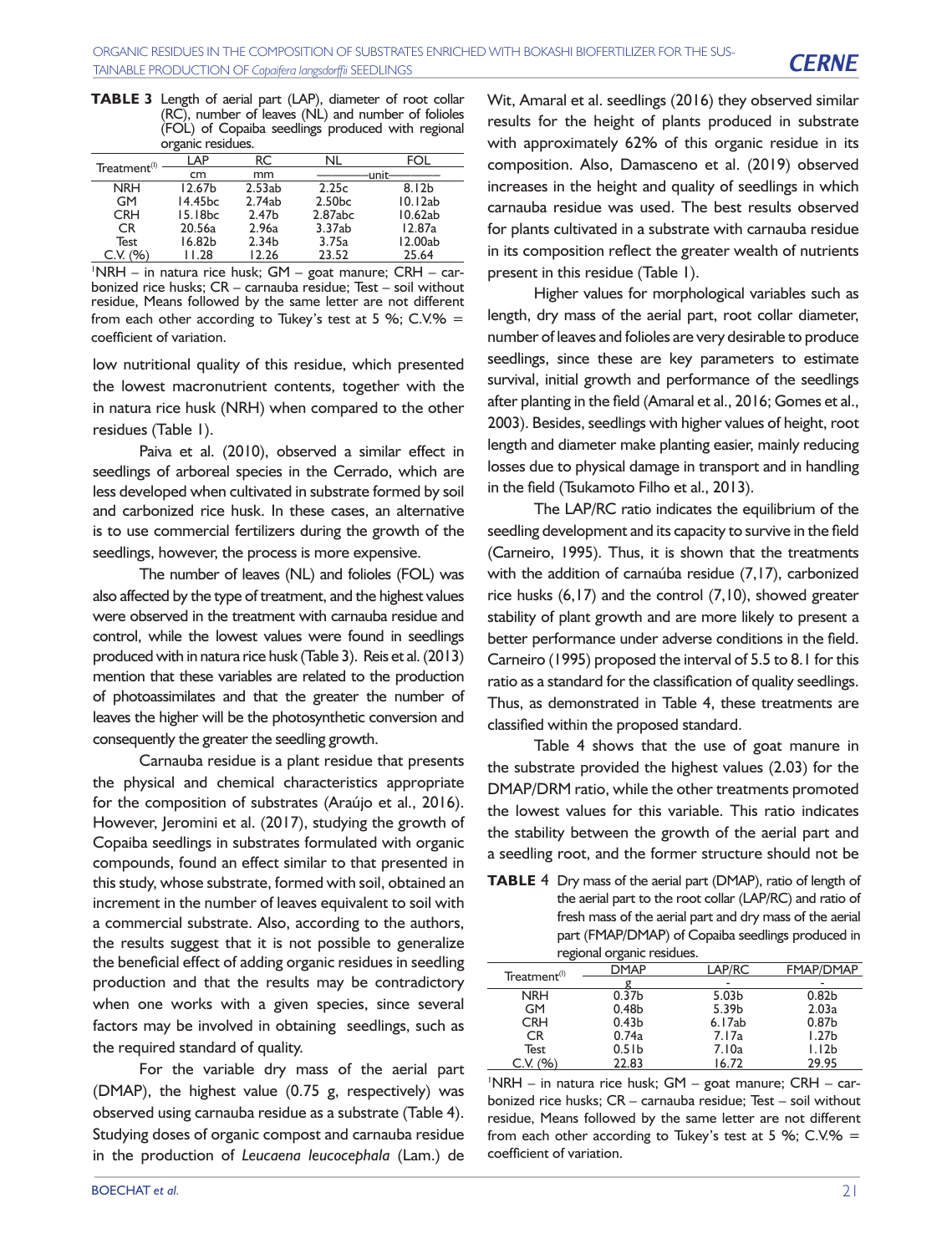much larger than the second, in order to avoid possible problems concerning the absorption of water. This is a major characteristic when the seedlings are taken to the field (Caldeira, 2008).

When the residues using bokashi are evaluated, significant effects are seen in the morphological and physiological variables of the plants (Table 5). For the variable root length, the smallest result (10.48 cm) was observed in the treatment with goat manure, and there was no significant difference between the other treatments. Also, in dry root mass, the lowest value was observed in the substrate with goat manure and *in natura* rice husk (DRM  $-$  0.31 and 0.38 g, respectively). When bokashi was not used, the lowest values for DRM were observed in the GM treatment and for FRM there was no significant difference among the treatments (Table 5).

According to Taiz and Zeiger (2017) and Wang et al. (2018), the availability of mineral elements such as P, K, Ca, Mg and N has an effect on the initial growth of the plants and can reduce the need for a greater expansion of the root system related to the high availability of these macronutrients. This corroborates the values observed in the treatment with goat manure in which these elements are present, except for K (Table 1).

Among the treatments used, the highest values of chlorolophyll a and b were observed in the treatments with carnaúba residue and goat manure (Table 5). This result was already expected, since the highest concentrations of nitrogen and the smallest C:N ratio are in these organic residues (Table 1), N being one of the

**TABLE** 5 Root length (RL), fresh root mass (FRM), dry root mass (DRM), quantity of chlorophyll a (QCA), quantity of chlorophyll b (QCB), and Dickson quality index (DQI) of Copaiba seedlings produced with regional organic residues and bokashi fermented compost.

| Treatment <sup>(I)</sup> | RL               | <b>FRM</b>          | <b>DRM</b>          | QCA             | <b>QCB</b>          | DOI                 |  |  |  |  |  |
|--------------------------|------------------|---------------------|---------------------|-----------------|---------------------|---------------------|--|--|--|--|--|
|                          | cm               |                     | $g -$               |                 |                     |                     |  |  |  |  |  |
|                          |                  |                     |                     | With bokashi    |                     |                     |  |  |  |  |  |
| <b>NRH</b>               | 14.15aA          | 0.70 <sub>b</sub> B | 0.38 <sub>bB</sub>  | 23.85bA         | 4.12 <sub>b</sub> A | 0.11aB              |  |  |  |  |  |
| <b>GM</b>                | 10.48bA          | 0.62 <sub>b</sub> A | $0.3$ IbA           | 31.10aA         | 7.55aA              | 0.13aA              |  |  |  |  |  |
| <b>CRH</b>               | 13.58aA          | 0.95abA             | 0.49abA             | 23.35bA         | 3.80 <sub>b</sub> A | 0.13aA              |  |  |  |  |  |
| CR.                      | 13.63aA          | 1.49aA              | 0.71aA              | 32.57aB         | 8.37aB              | 0.17aA              |  |  |  |  |  |
| <b>Test</b>              | 12.83abA 0.97abA |                     | 0.47abA             | 21.03bA         | 3.85bA              | 0.12aA              |  |  |  |  |  |
|                          |                  |                     |                     | Without bokashi |                     |                     |  |  |  |  |  |
| <b>NRH</b>               | 14.13aA          | 1.11aA              | 0.59aA              | 27.52bcA        | 5.75bcA             | 0.18aA              |  |  |  |  |  |
| <b>GM</b>                | 6.78bB           | 0.40aA              | 0.19 <sub>b</sub> A | 32.55abA        | 8.00bA              | 0.07 <sub>b</sub> B |  |  |  |  |  |
| <b>CRH</b>               | 13.75abA         | 0.97aA              | 0.53aA              | 21.07cdA        | 4.00cA              | 0.14abA             |  |  |  |  |  |
| <b>CR</b>                | 13.48aA          | 1.02aB              | 0.52aB              | 39.05aA         | 12.60aA             | 0.15aA              |  |  |  |  |  |
| <b>Test</b>              | 12.98abA         | 0.94aB              | 0.27abA             | 17.30dA         | 2.83cB              | 0.12abA             |  |  |  |  |  |
| C.V. (96)                | 11.38            | 30.93               | 26.90               | 12.33           | 23.93               | 25.97               |  |  |  |  |  |

1 NRH – in natura rice husk; GM – goat manure; CRH – carbonized rice husks; CR – carnauba residue; Test – soil without residue; Lower case letters compare substrates within the bokashi and upper-case letters with and without bokashi in each substrate. Lower case letters compare residues within bokashi and upper-case letters the bokashi within each residue; Means followed by the same letter are not different from each other according to Tukey's test at 5 %;  $C.V.$ % = coefficient of variation.

sought-after elements in the plants, with direct action on the chlorophyll synthesis (Taiz and Zeiger, 2017).

There was no significant difference for the Dickson Quality Index (DQI) among the substrates evaluated with the application of bokashi. In general, the DQI presented low values in all treatments (Table 5). This may be related to DRM which also presented low values, thus implying a lower total dry mass of the seedlings. However, in this case the DQI may not directly reflect the quality of the Copaiba seedlings, since the smaller root mass may be due to the effect of the organic residues used, which present significant concentrations of macronutrients reducing the need for a greater expansion of the roots. Thus, it is very important to perform other associated analyses, such as physiological and nutritional ones to evaluate the quality of forest seedlings, besides the morphological parameters.

In the deployments of bokashi in each residue, it was observed that when it was applied there was an increase in the values of the RC and DQI with GM in FRM and DRM and QCB in the control. On the other hand, when no bokashi was used the highest values were observed in the variables FRM, DRM and DQI in treatment with NRH and in the CR treatment in variables QCA and QCB (Table 5).

The application of bokashi in the substrate with GM may have caused the immobilization of N and, thus, diminished the contents of this element in the substrate. According to Hafle et al. (2009) and Boechat et al. (2013) very high doses of this compost can acidify the soil and even immobilize nitrogen during decomposition, as well as residues based on NRH and CRH which present high C:N ratios of 259.7:1 and 78.7:1, respectively (Table 1) that would account for the smaller quantity of chlorophyll.

There was no significant difference for the LAP variable with and without bokashi. However, Jaramillo-López et al. (2015) observed after a year of planting in a reforestation area that there was a high rate of survival and greater growth of Pinus seedlings submitted to applications of bokashi. In the presence of bokashi the Copaiba seedling produced a greater number of folioles compared to when it was not applied (Table 6). Similar results were found by Hafle et al. (2009), who verified that the addition of the bokashi compost promoted an increased LAP and FOL. The number of folioles is related to the production of phytosynthates in the photosynthesis process. In this sense, Reis et al. (2013) say that the greater the number of leaves and folioles, the greater will be the photosynthetic conversion and, consequently, the more growth of the seedlings.

Table 7 shows that for the P content in the aerial part of the seedlings there was no significant difference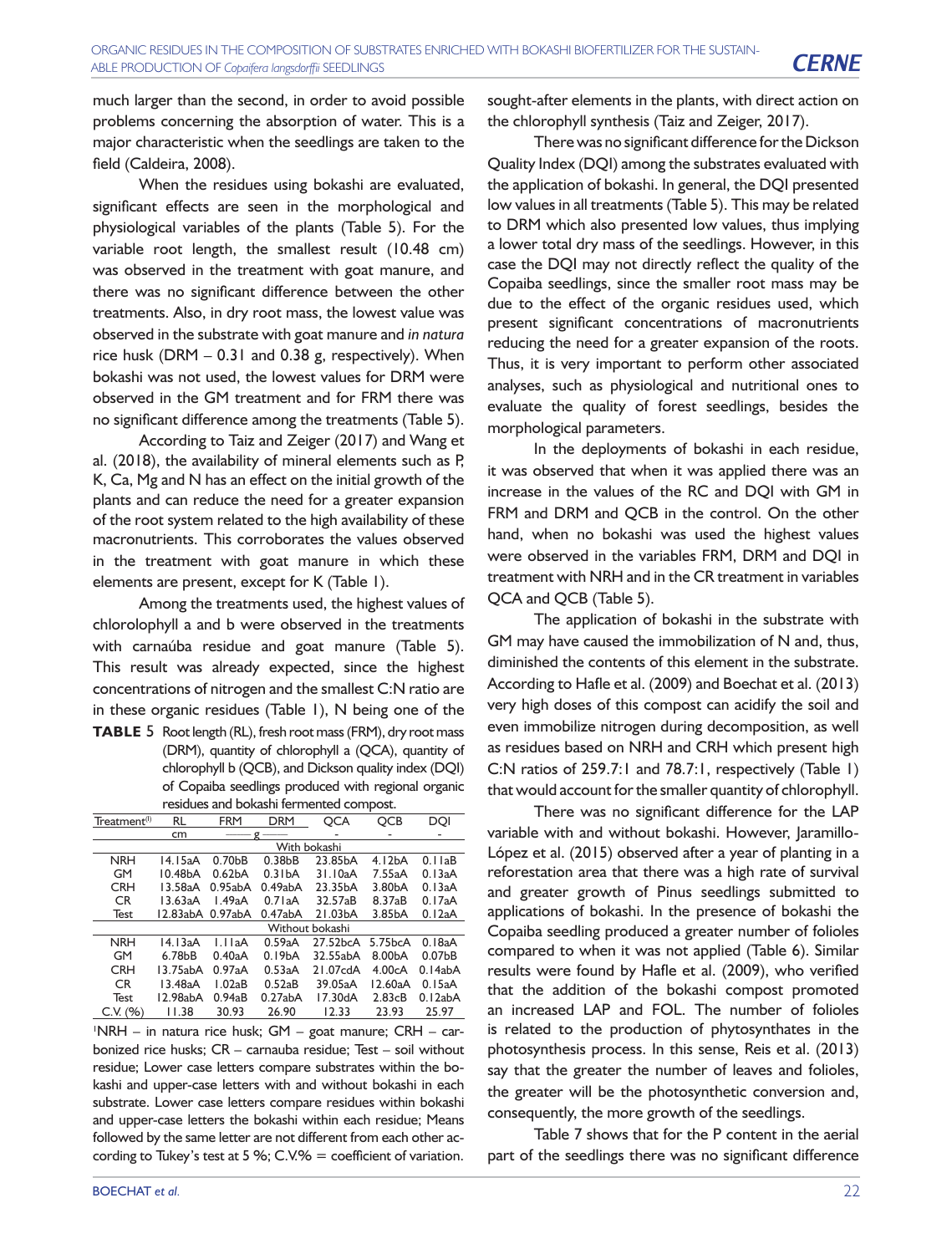| <b>TABLE 6</b> Length of the aerial part (LAP) and number of folioles |  |  |                                              |  |
|-----------------------------------------------------------------------|--|--|----------------------------------------------|--|
|                                                                       |  |  | (FOL) of Copaiba seedlings produced with and |  |
|                                                                       |  |  | without applying fermented bokashi compost.  |  |

|                     | ΔP     |                   |
|---------------------|--------|-------------------|
| Treatment           | cm     | unit              |
| With bokashi        | 16.50a | II.65a            |
| Without bokashi     | 15.38a | 9.85 <sub>b</sub> |
| $(0/\sqrt{2})$<br>v | 128    | 25.64             |
|                     |        |                   |

Means followed by the same letter are not different from each other according to Tukey's test at 5 %; C.V.% = coefficient of variation.

between the residues when bokashi was applied. The values varied between 0.07 g $\,$ kg<sup>-1</sup> (control) and 0.36 g kg<sup>-1</sup> in dry mass (goat manure). However, without applying bokashi the highest phosphorus content in the aerial part of the seedlings was observed in GM treatment (9.38 g  $kg^{-1}$  in dry weight) and the lowest value (0.16 g kg<sup>-1</sup> in dry weight) in the control (Table 7). This result was already expected, since goat manure has a five times greater P content in the compost than carnauba residue (Table 1).

**TABLE 7** Macronutrient contents in the aerial part of the Copaiba seedlings produced with regional organic residues and fermented bokashi compost.

|                          | . pr .              |                 |                     |                      |  |  |  |  |  |
|--------------------------|---------------------|-----------------|---------------------|----------------------|--|--|--|--|--|
| Treatment <sup>(I)</sup> | P١                  | к               | Cа                  | Mg                   |  |  |  |  |  |
|                          |                     | g·kg·'          |                     | mg·kg <sup>-1</sup>  |  |  |  |  |  |
|                          |                     | With bokash     |                     |                      |  |  |  |  |  |
| <b>NRH</b>               | 0.16aB              | 8.30bA          | 5.53 <sub>b</sub> A | I.95cdA              |  |  |  |  |  |
| GM                       | 0.36aB              | 12.37aA         | 15.40aA             | 7.63aA               |  |  |  |  |  |
| <b>CRH</b>               | 0.17aB              | 9.09bA          | 9.61 <sub>bA</sub>  | 3.28 <sub>b</sub> CA |  |  |  |  |  |
| CR.                      | 0.15aB              | 7.75bA          | 9.53 <sub>b</sub> A | 4.49bA               |  |  |  |  |  |
| Test                     | 0.07aB              | 3.72cB          | 0.83cB              | 0.67dB               |  |  |  |  |  |
|                          |                     | Without bokashi |                     |                      |  |  |  |  |  |
| <b>NRH</b>               | 4.02 <sub>b</sub> A | 7.26aA          | 7.31 <sub>bA</sub>  | 2.59cA               |  |  |  |  |  |
| GM                       | 9.38aA              | 7.67aB          | 16.79aA             | 6.90aA               |  |  |  |  |  |
| <b>CRH</b>               | 4.48bA              | 8.92aA          | 4.46bB              | 2.22cB               |  |  |  |  |  |
| CR                       | 4.98bA              | 6.55aA          | 7.87bA              | 4.57bA               |  |  |  |  |  |
| <b>Test</b>              | 0.16cA              | 8.35aA          | 5.49bA              | 2.68cA               |  |  |  |  |  |
| C.V. (96)                | 30.82               | 16.I            | 27.24               | 17.75                |  |  |  |  |  |

<sup>1</sup> Macronutrient content in kg of dry mass; NRH – in natura rice husk; GM – goat manure; CRH – carbonized rice husk; CR –carnauba residue; Test – soil without residue; Lower case letters compare residues within bokashi and upper-case letters the bokashi within each residue; Means followed by the same letter are not different from each other according to Tukey's test at 5 %; C.V.% = coefficient of variation.

Comparing the contents of P in the treatments with and without bokashi, an increment was observed in the aerial part of the seedlings in the absence of bokashi (Table 7). These results can be explained by the fact that probably part of the P made available by the residues could be immobilized in the microorganisms stimulated by the application of bokashi, and is made available according to the need of the plants. This hypothesis is explained, because P is absorbed in smaller quantities among the macronutrients and interferes directly in processes such as photosynthesis, respiration, storage and transfer of energy, cell division, cell growth, and others (Steccanella et al., 2015; Taiz and Zeiger, 2017), in other words P deficiency would mean a reduction of the variables length, dry mass of roots, chlorophyll a and b, length of the aerial part and number of folioles (Tables 5 and 6), which was not observed.

Among the residues with the application of bokashi, the highest contents of K, Ca and Mg in the aerial part were observed with GM (12.37  $g$ ·kg<sup>-1</sup>; 15.40 mg kg-1 and 7.63 mg.kg-1 dry weight, respectively) and the lowest values were observed in the control  $(3.72 \text{ g} \cdot \text{kg}^{-1})$ ; 0.83 mg·kg<sup>-1</sup> and 0.67 mg·kg<sup>-1</sup> dry weight, respectively). The increased availability of K is related to applying bokashi, considering that the goat manure is deficient in K available to the plants. However, the composition of GM presents the highest quantities of Ca and Mg (Table 1). Thus, in the treatments without bokashi, the aerial part of the Copaiba seedlings produced with GM presented the highest contents of Ca and Mg (16.79 mg.kg<sup>-1</sup> and 6.90 mg.kg<sup>-1</sup> dry weight, respectively). There was no significant different in the content of K among the substrates tested without applying bokashi (Table 7).

The K, Ca and Mg contents, with and without applying bokashi , were different only in the GM, CAC and control treatments, and in the GM with bokashi the K content was highest (12.37  $g \cdot kg^{-1}$  dry weight) and in CAC with bokashi the highest contents of Ca and Mg (9.61 mg $\cdot$ kg<sup>-1</sup> and 3.28 mg $\cdot$ kg<sup>-1</sup> dry weight, , respectively), and in the control without the bokashi the highest values for K, Ca and Mg (8.35 g $\cdot$ kg<sup>-1</sup>; 0.83 and 0.67 mg $\cdot$ kg<sup>-1</sup> dry weight, respectively). This result indicates that in the case of the control the presence of the microorganisms associated with a soil with low K, Ca and Mg content diminished the availability of the nutrients (Tables 2 and 7). However, Jaramillo-López et al. (2015) observed increases in the nutrient contents in soil, mainly Ca and Mg in reforestation areas in which bokashi was applied.

The results of this study confirm the hypothesis that the use of substrates should be taken into account in planning seedling production, especially in the region where the study was performed. Thus, it is valid to emphasize the importance of studies with the production of seedlings from other species of the Caatinga and Cerrado biomes for the restoration of degraded areas, reforestation and phytoremediation, ensuring a greater chance of success by using quality seedlings. The use of these regional organic residues to produce seedlings is at the same time an economically feasible and environmentally sustainable practice.

### **CONCLUSION**

The use of Fertbokashi premium® associated with organic residues achieves the best results for most morphophysiological and nutritional variables of the copaiba seedlings, also stimulates maximum utilization and better response to phosphorus in plants tissues from substrate. The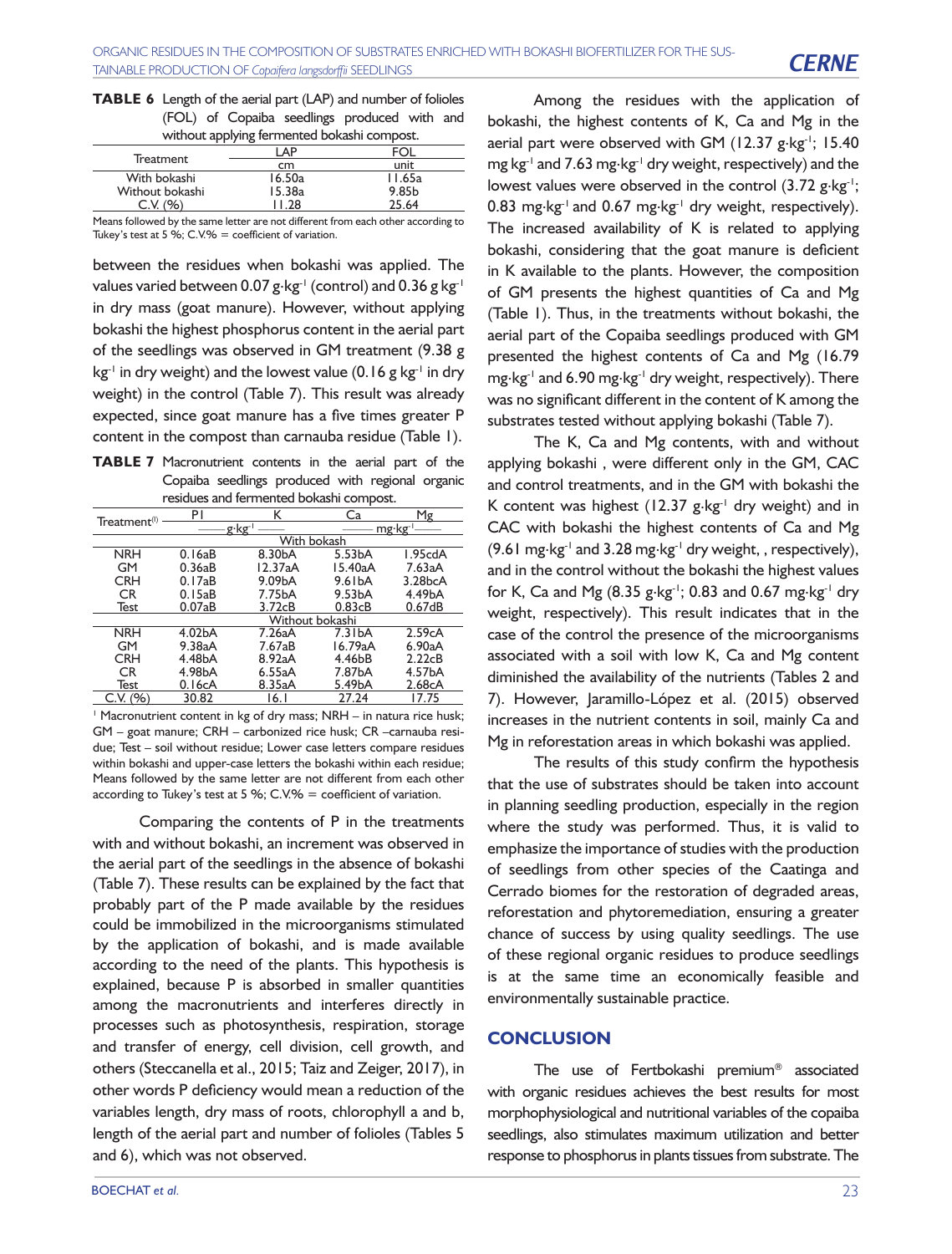substrates formulated with carnauba residue or goat manure are the most appropriate for the nutrition and production of copaiba seedlings. The regional organic residues can be used as a substrate to produce copaiba seedlings with a high standard of quality and low cost.

## **ACKNOWLEDGMENT**

The authors would like to thank National Council for Scientific and Technological Development (CNPq) and Federal University of Piauí (UFPI) for financial support and collaborating in this study and Korin Agropecuária Ltda for donating the bokashi product.

# **REFERENCES**

- AMARAL, F. H. C.; NÓBREGA, J. C. A.; NÓBREGA, R. S. A.; LUSTOSA FILHO, J. F.; AMORIM, S. P. N. Growth of *Leucaena leucocephala* (Lam.) de Wit favored by organic waste in the Brazilian semiarid region. **Revista Brasileira de Engenharia Agrícola e Ambiental**, v. 20, n. 7, p. 612- 617, 2016.
- ARAÚJO, E. F., ARAUCO, A. M. D. S., DIAS, B. A. S., SILVA, G. C. D., NÓBREGA, R. S. A. Substrates of *Mauritia flexuosa* and wastewater from pig farming on growth and quality in seedlings of *Acacia mangium*. **Revista Ciência Agronômica**, v. 49, n. 2, p. 298-306, 2018.
- ARAÚJO, E. F.; ARAUCO, A. M. S.; LACERDA, J. J. J.; RATKE, R. F.; MEDEIROS, J. C. Crescimento e balanço nutricional de mudas de *Enterrolobium contortsiliquum* com aplicação de substratos orgânicos e água residuária. **Pesquisa Florestal Brasileira**, v. 36, n. 86, p. 169-177, 2016.
- ASENSIO, V.; FLÓRIDO, F. G.; RUIZ, F.; PERLATTI, F.; OTERO, X. L.; FERREIRA, T. O. Screening of native tropical trees for phytoremediation in copper-polluted soils. **International Journal of Phytoremediation**, v. 20, p. 1456-1463, 2018.
- BOECHAT, C. L.; ARAUCO, A. M. S.; RIBEIRO, M. O.; BRITO, A. C. C.; SOUZA, A. A.; SANTOS, J. A. G. Soil chemical attributes and initial growth of corn crop by adding domestic and industrial sewage sludge. **Bioscience Journal**, v. 33, p. 886-896, 2017.
- BOECHAT, C. L.; SANTOS, J. A. G.; ACCIOLY, M. A. Net mineralization nitrogen and soil chemical changes with application of organic wastes with 'Fermented Bokashi Compost. **Acta Scientiarum. Agronomy**, v. 35, n. 2, p. 257-264, 2013.
- BOECHAT, C. L.; SANTOS, J. A. G.; ACCIOLY, A. M. A.; BOMFIM, M. R.; SANTOS, A. C. Industrial and urban organic wastes increase soil microbial activity and biomass. **Revista Brasileira de Ciência do Solo**, v. 36, p. 1629- 1636, 2012.
- CALDEIRA, M. V. W.; ROSA, G. N.; FENILLI, T. A. B.; HARBS, R. M. P.; Composto orgânico na produção de mudas de aroeira- vermelha. **Revista Scientia Agraria**, v. 9, n. 1, p. 27-33, 2008.
- CARNEIRO, J. G. A. **Produção e controle de qualidade de mudas florestais**. Curitiba: UFPR/FUPEF, 1995.
- DANILEVICZ, M. F.; MOHARANA, K. C.; VENANCIO, T. M.; FRANCO, L. O.; CARDOSO, S. R. S.; CARDOSO, M.; THIEBAUT, F.; HEMERLY, A. S.; PROSDOCIMI, F.; FERREIRA, P. C. G*. Copaifera langsdorffii* novel putative long non-coding RNAs: interspecies conservation analysis in adaptive response to different biomes. **Non-Coding RNA**, v. 4, p. 1-21, 2018.
- DAMASCENO, A. S. S.; BOECHAT, C. L.; MORAIS, J.; GONÇALVES, B. P. S.; ARAUCO, A. M. S. Soil classes and regional organic residues affect nutrition, morphophysiology and quality of copaiba seedlings. **Cerne**, v. 25, n. 2, p. 131-139, 2019.
- FERREIRA, D. F. Sisvar: a computer statistical analysis system. **Ciência e Agrotecnologia**, v. 35, p. 1039- 1042, 2011.
- GUEDES, M. G. M.; SILVA JUNIOR, M. L.; SILVA G. R.; SILVA, A.L.P.; LIMA JUNIOR, J. A. Produção de matéria seca em mudas de copaíba cultivadas em Latossolo Amarelo, textura média, sob omissão de nutrientes. **Revista Enciclopédia Biosfera**, v. 7, n. 12, p. 1-14, 2011.
- GOMES, J. M.; COUTO, L.; LEITE, H. G.; XAVIER, A.; GARCIA, S. L. R. Crescimento de mudas de *Eucalyptus grandis* em diferentes tamanhos de tubetes e fertilização N-P-K. **Revista Árvore**, v. 27, p. 113-127, 2003.
- GONÇALVES, J. L. M.; POGGIANI, F. **Produção de mudas de espécies nativas: substrato, nutrição, sombreamento e fertilização**. In: GONÇALVES, J. L. M.; BENEDETTI, V. (Eds.) Nutrição e fertilização florestal. Piracicaba: IPEF, 2000. p. 80-102.
- HAFLE, O. M.; SANTOS, V. A.; RAMOS, J. D.; CRUZ, M. C. M.; MELO, P. C. Produção de mudas de mamoeiro utilizando bokashi e lithothamnium. **Revista Brasileira de Fruticultura**, v. 31, n. 1, p. 245-251, 2009.
- IBÁ Indústria Brasileira de Árvores. **Relatório IBÁ 2017 ano base 2016**. Brasília: 2017. 80 p. Disponível em: <https://www.iba.org/datafiles/publicacoes/pdf/ibarelatorioanual2017.pdf >. Acesso em: 22 ago. 2019.
- KÖPPEN, W. **Climatologia: con un estudio de los climas de la tierra. Fondo de Cultura Econômica**. México. 1948, 479p.
- JARAMILLO-LÓPEZ, P. F.; RAMIREZ, M. I.; PÉREZ-SALICRUP, D. R. Impacts of Bokashi on survival and growth rates of *Pinus pseudostrobus* in community reforestation projects. **Journal of Environmental Management**, v. 150, p. 48-56, 2015.
- JEROMINI, T. S.; FACHINELLI, R.; SILVA, G. Z.; PEREIRA, S. T. S.; SCALON, S. P. Q. Emergência de plântulas e crescimento inicial de copaíba sob diferentes substratos. **Pesquisa Florestal Brasileira**, v. 37, n. 90, p. 219-223, 2017.
- MAYER, J.; SCHEID, S.; WIDMER, F.; FLIEBACH, A; OBERHOLZER, H. R. How effective are 'Effective microorganisms (EM)'? Results from a field study in temperate climate. **Applied Soil Ecology**, v. 46, p. 230- 239, 2010.